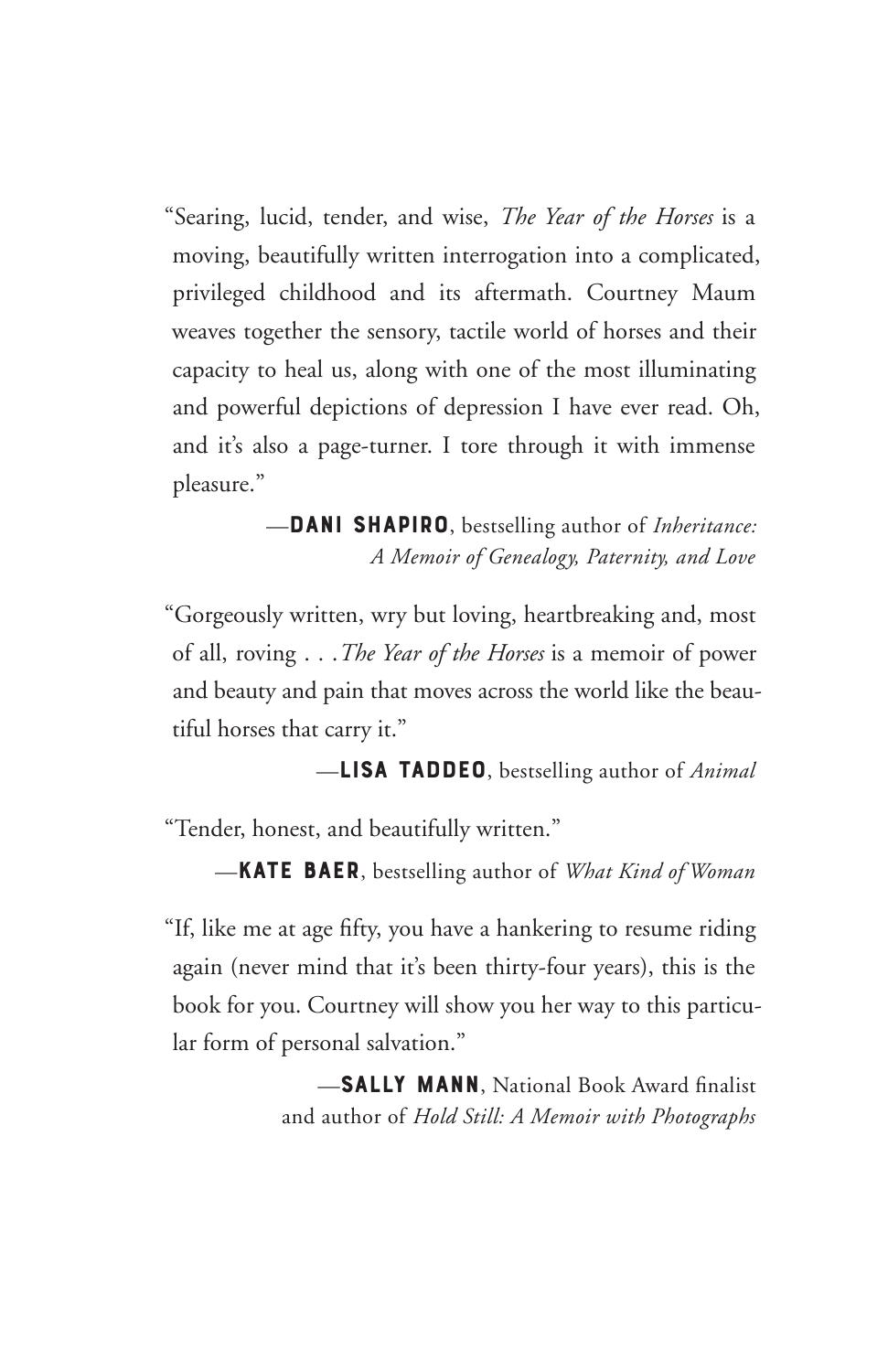"Courtney Maum dives into her own life with the same fearlessness and honesty that she brings to her fiction. *The Year of the Horses* is a beautiful, unflinching exploration of darkness and self-forgiveness, terror and tenderness."

#### —Hala Alyan, author of *The Arsonists' City*

"Here is a book where the author writes not from an ideal of who she should be, but as she is. It lacks performative overtones or those typical bits where the reader is assured the author is self-aware. No, it's nothing like that. *The Year of the Horses* sings like the world actually feels, it gives us permission to be who we are, and it's written by one of the best—a writer's writer—with a maturity that reveals her decades-long devotion to her craft."

> **—HOLLY WHITAKER**, bestselling author of *Quit Like a Woman: The Radical Choice to Not Drink in a Culture Obsessed with Alcohol*

"The concept of finding safety in a dangerous sport won't make sense to everyone, but the way that Courtney found meaning and magic in horses resonates with me. As a polo player, I loved the sometimes laugh-out-loud journey of an adult trying against all odds to learn the sport of kings. This is a great memoir that somehow manages to be both deeply moving and funny."

—Kareem Rosser, author of *Crossing the Line: A Fearless Team of Brothers and the Sport That Changed Their Lives Forever*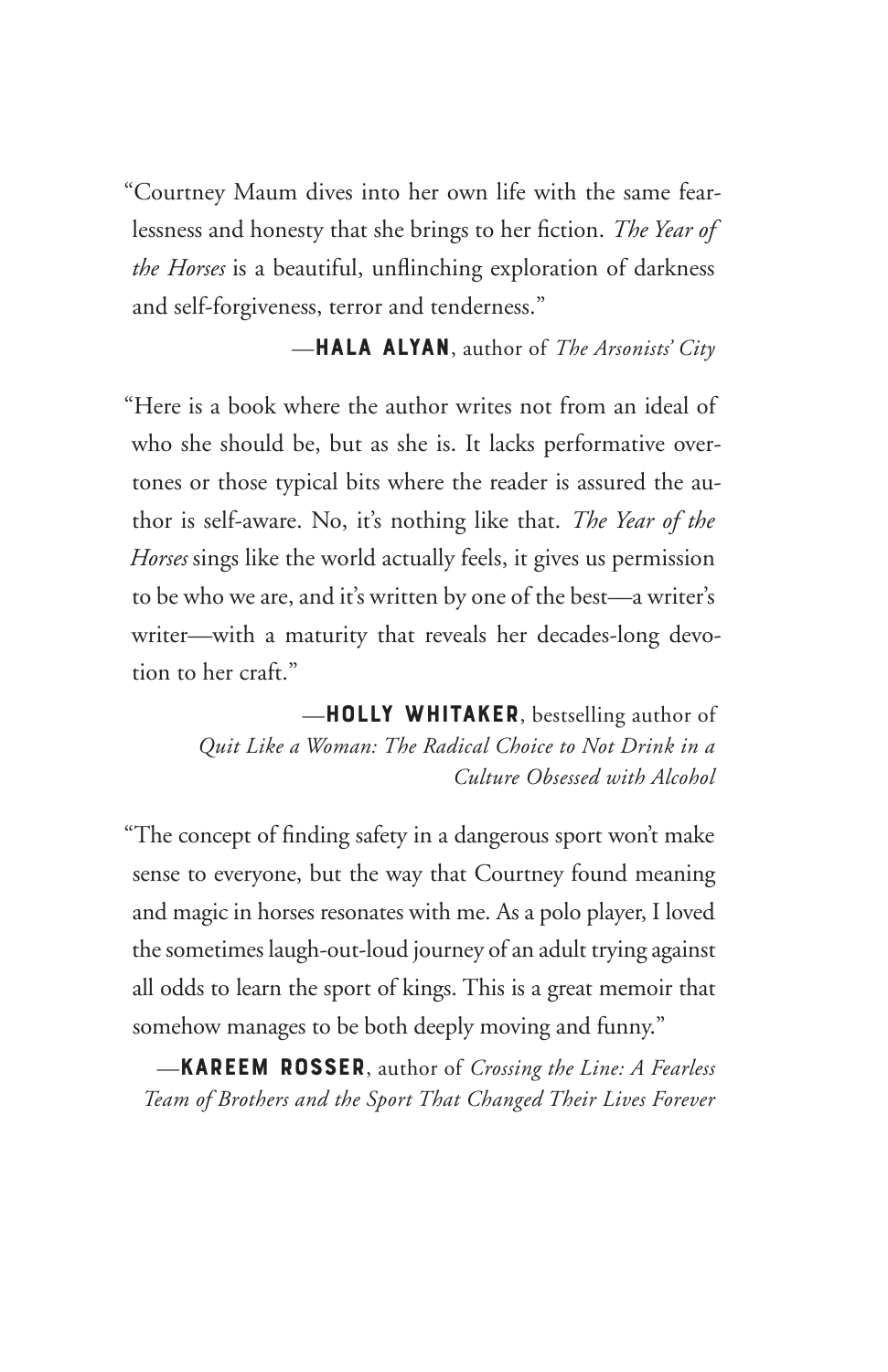## the year of the horses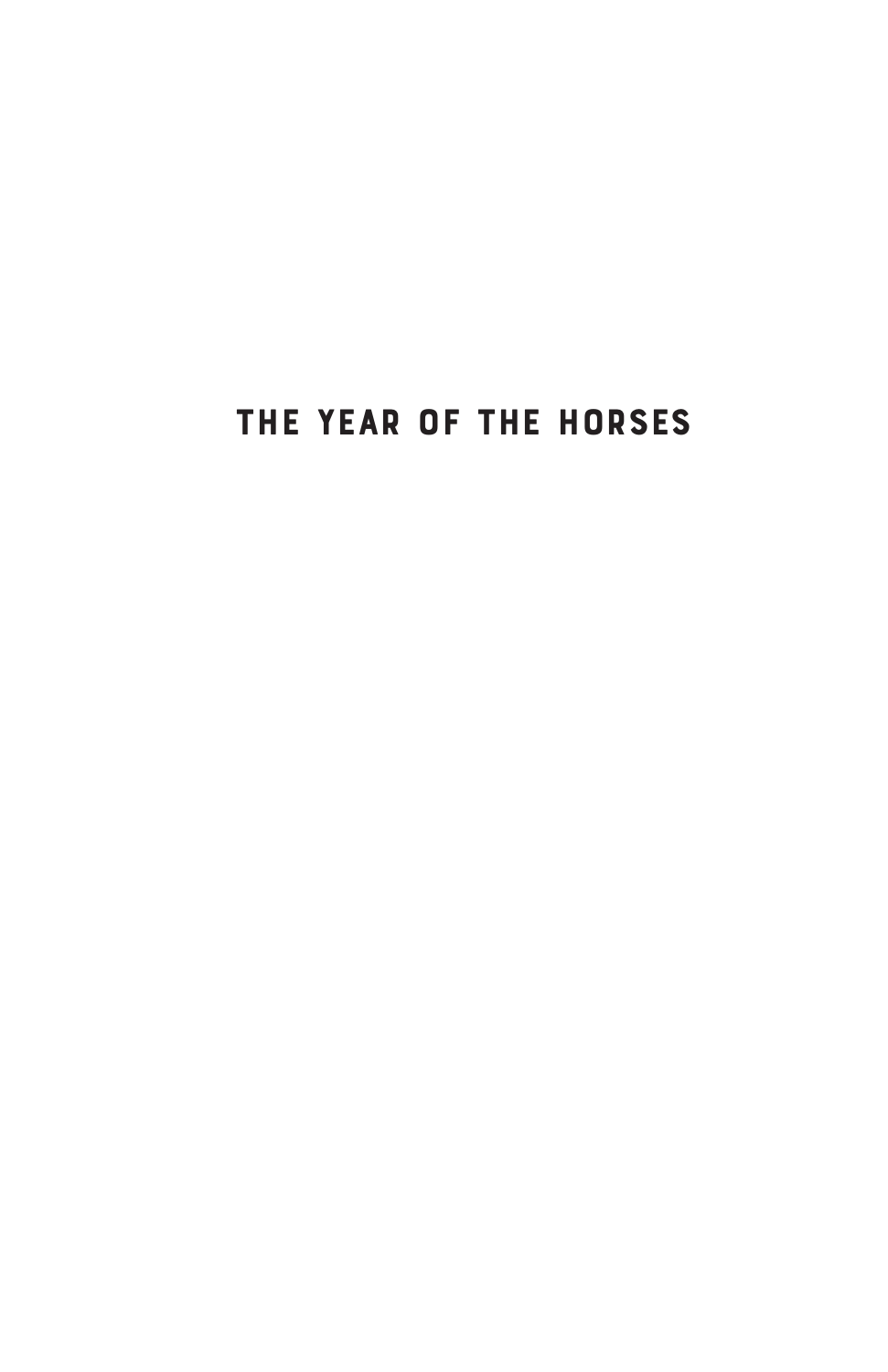Copyright © 2022 Courtney Maum

All rights reserved. No part of this book may be used or reproduced in any manner whatsoever without written permission from the publisher except in the case of brief quotations embodied in critical articles or reviews. For information, contact Tin House, 2617 NW Thurman St., Portland, OR 97210.

Published by Tin House, Portland, Oregon

Distributed by W. W. Norton & Company

Library of Congress Cataloging-in-Publication Data is available

First US Edition 2022 Printed in the USA Interior design by Diane Chonette

www.tinhouse.com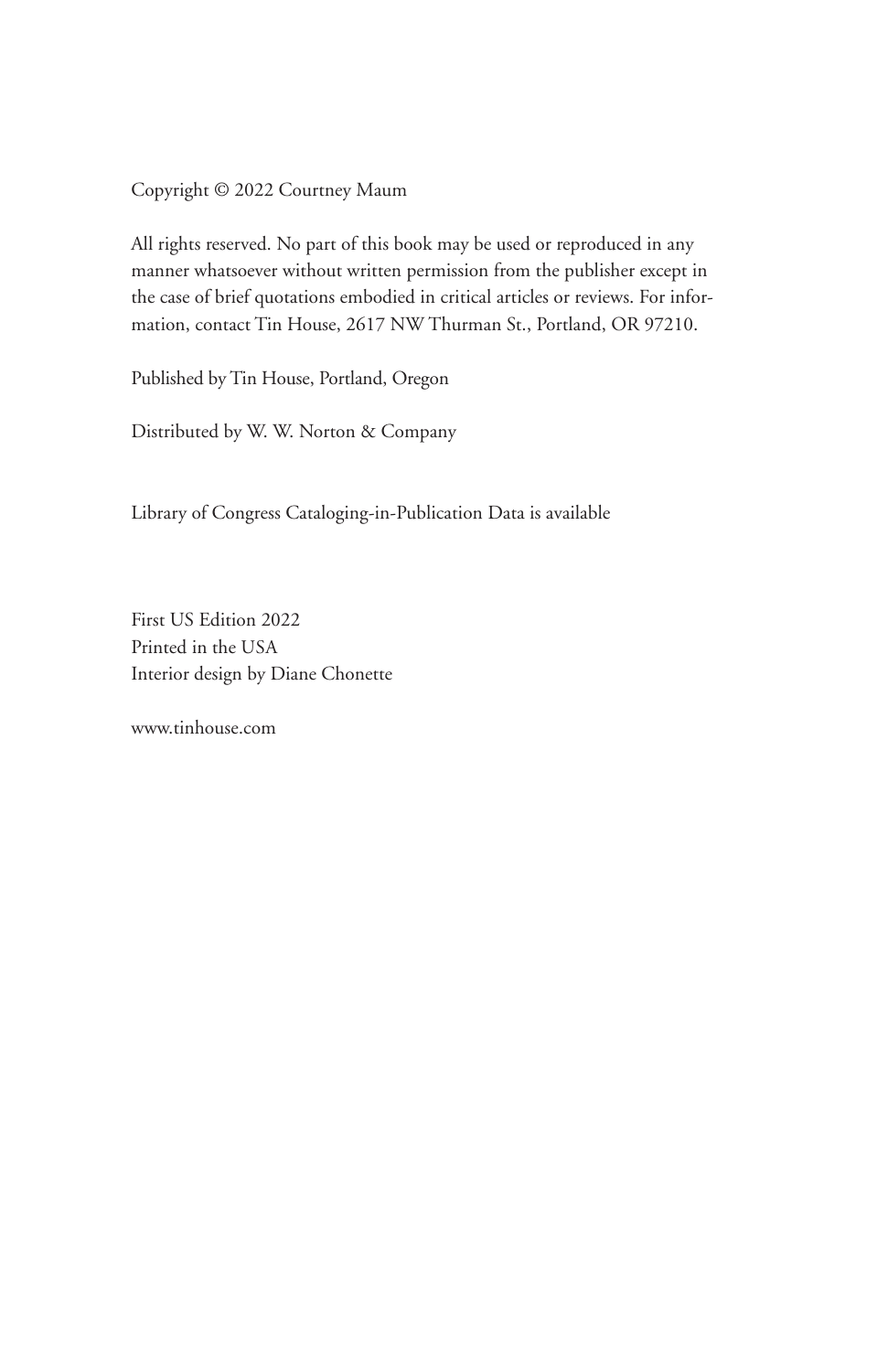# THE YEAR OF THE HORSES

# A MEMOIR

# COURTNEY MAUM



∏IN HOUSE / Portland, Oregon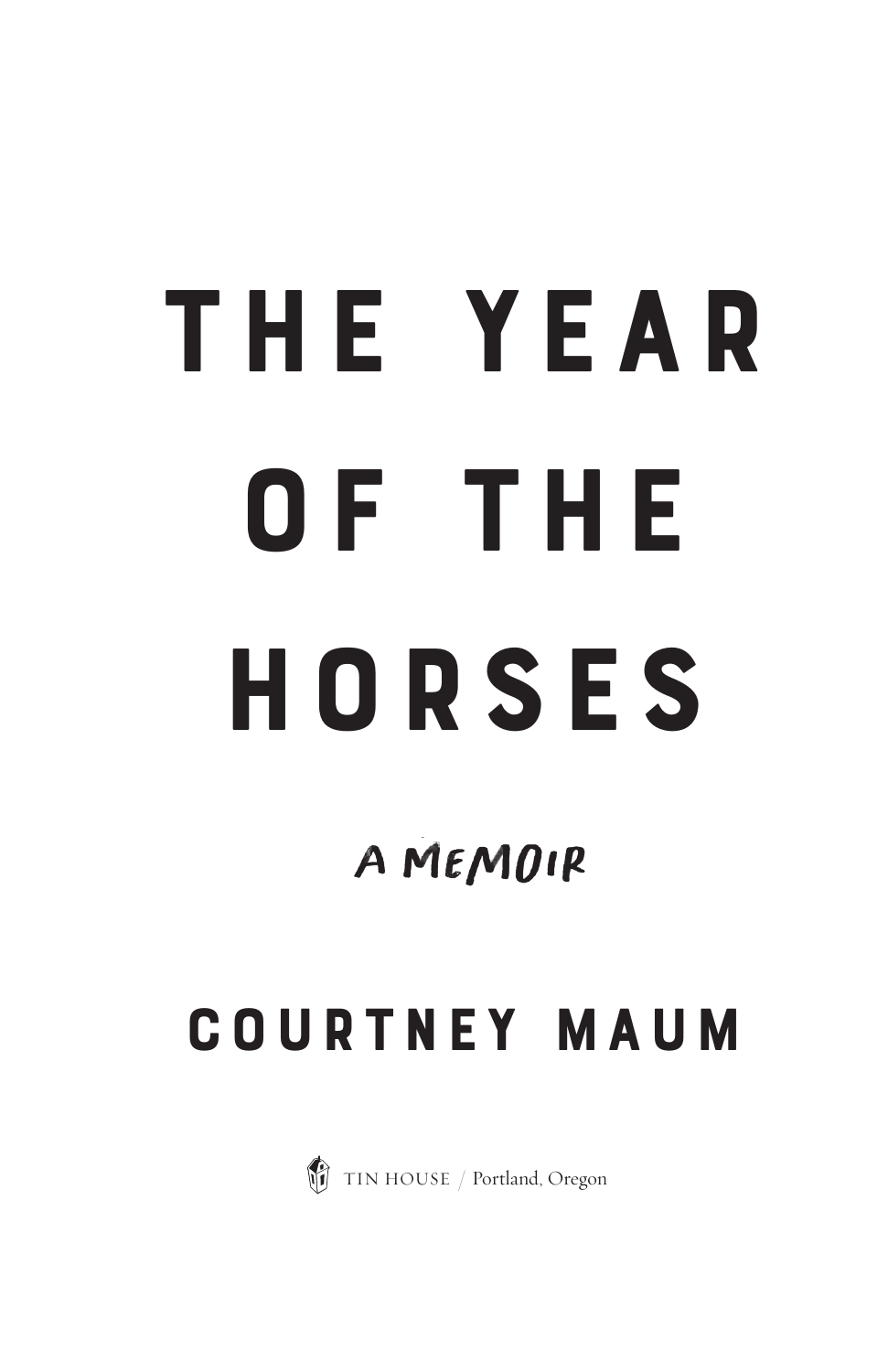#### **ALSO BY COURTNEY MAUM**

*I Am Having So Much Fun Here Without You*

*Touch*

*Costalegre*

*Before and After the Book Deal: A Writer's Guide to Finishing, Publishing, Promoting and Surviving Your First Book*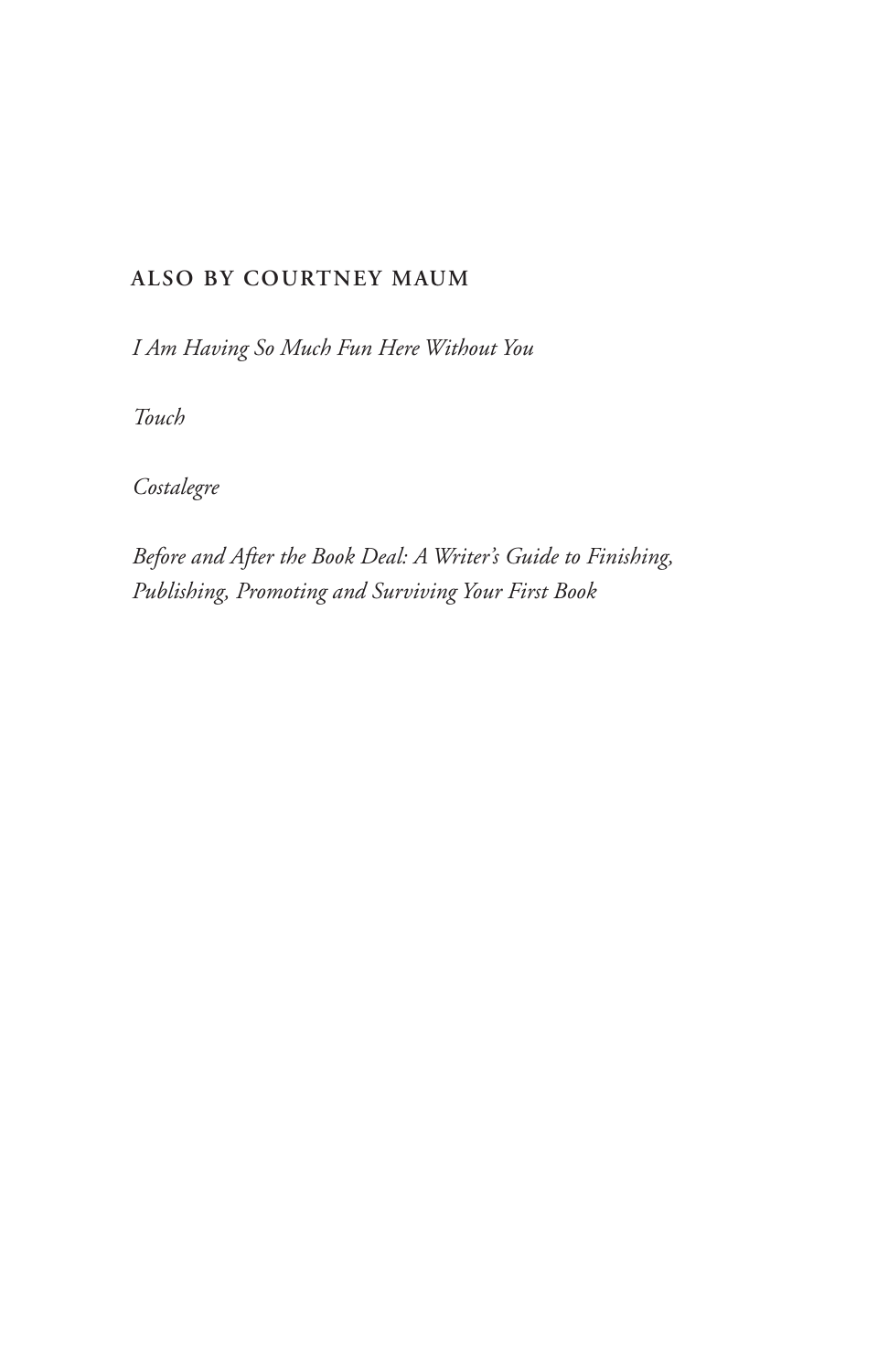*For my firefighters*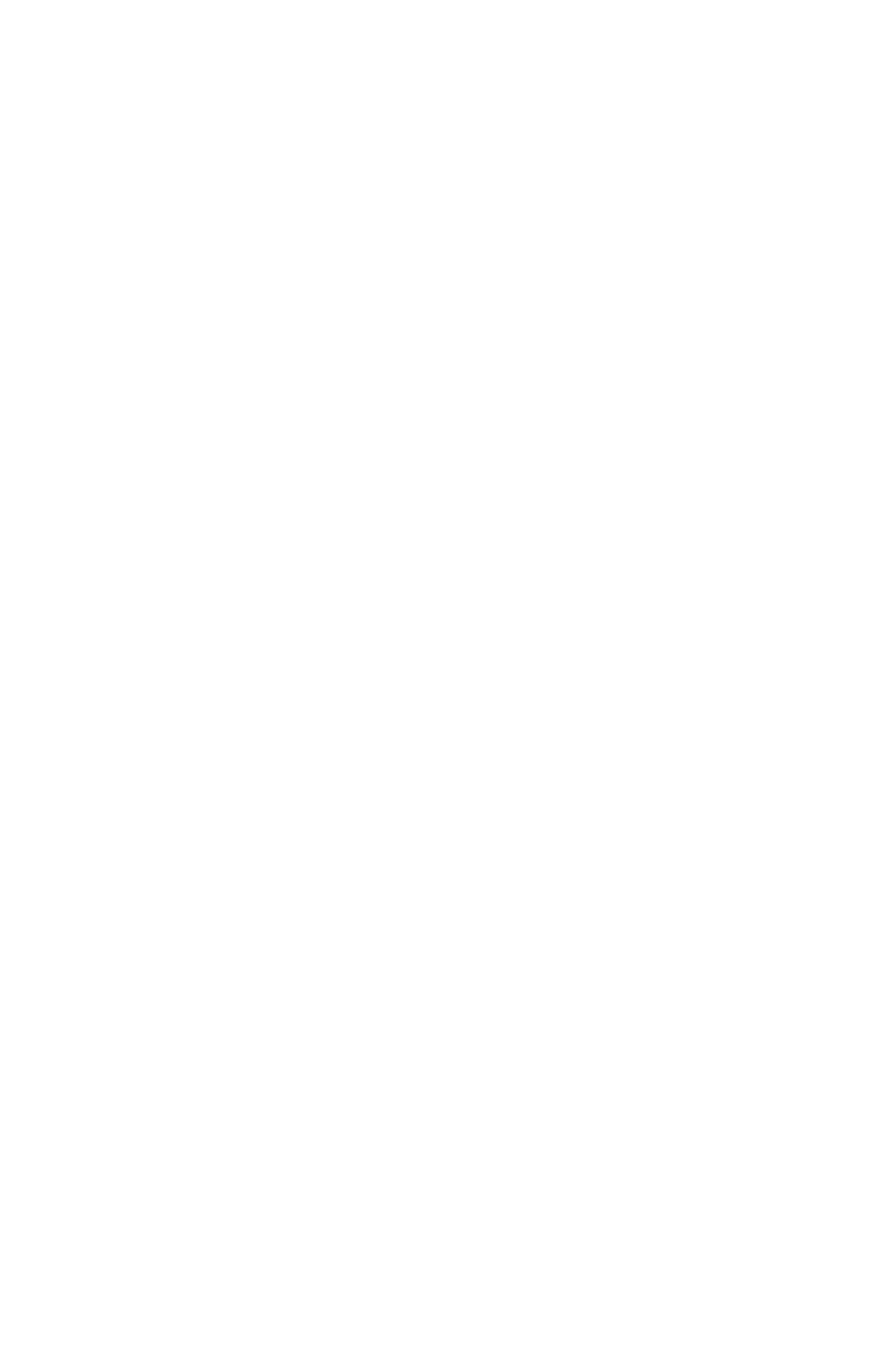*For now just remember how you felt the day you were born: desperate for magic, ready to love.*

*—***KATE BAER***, What Kind of Woman*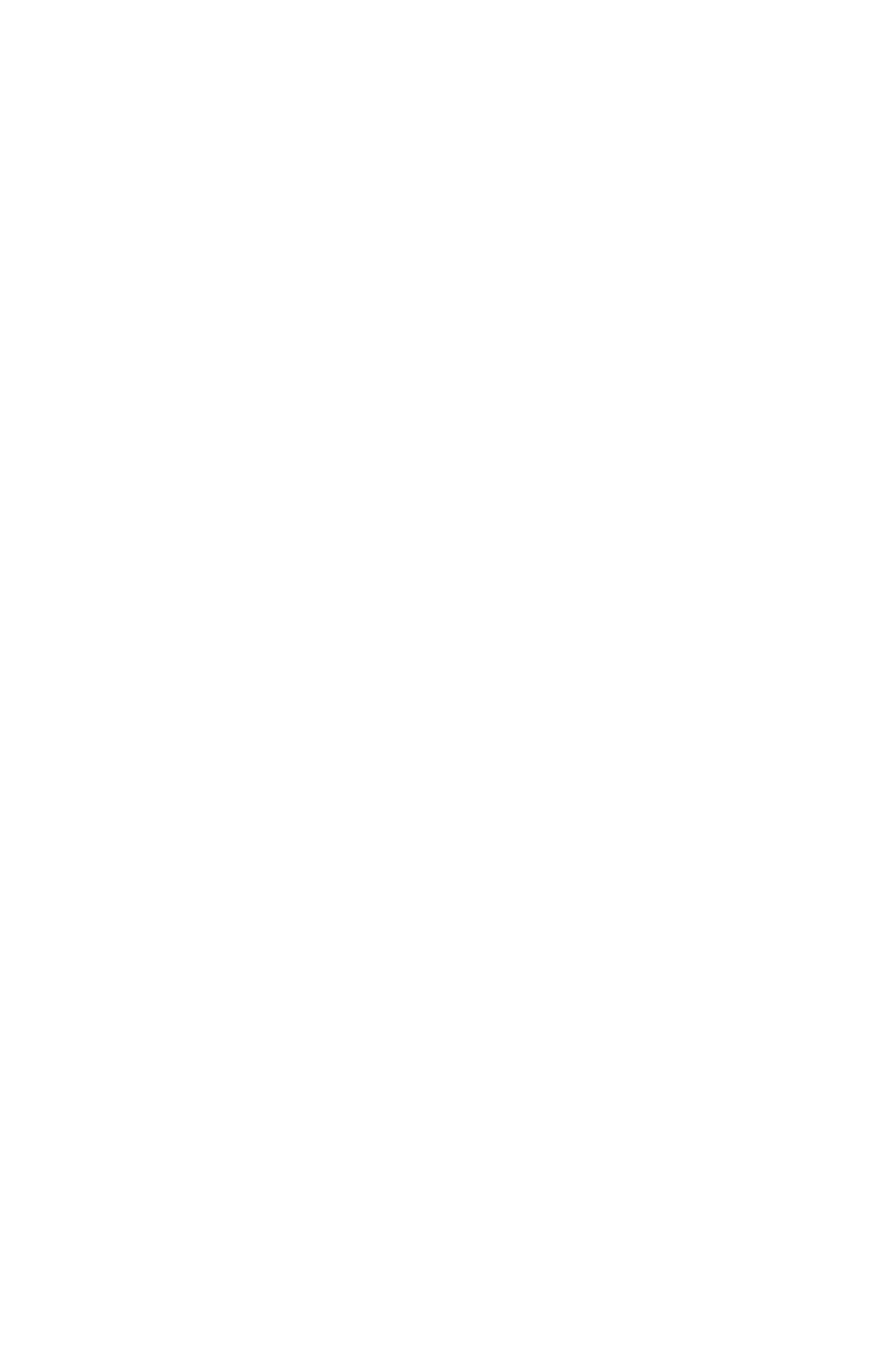## AUTHOR'S NOTE

To write this book, I returned to my child's mind and embraced its bias, its subjectivity, and its tenderness. Allowing for the indulgences of my adult memory, this is a work of nonfiction, except for a handful of names and identifying details I have changed to respect individuals' privacy.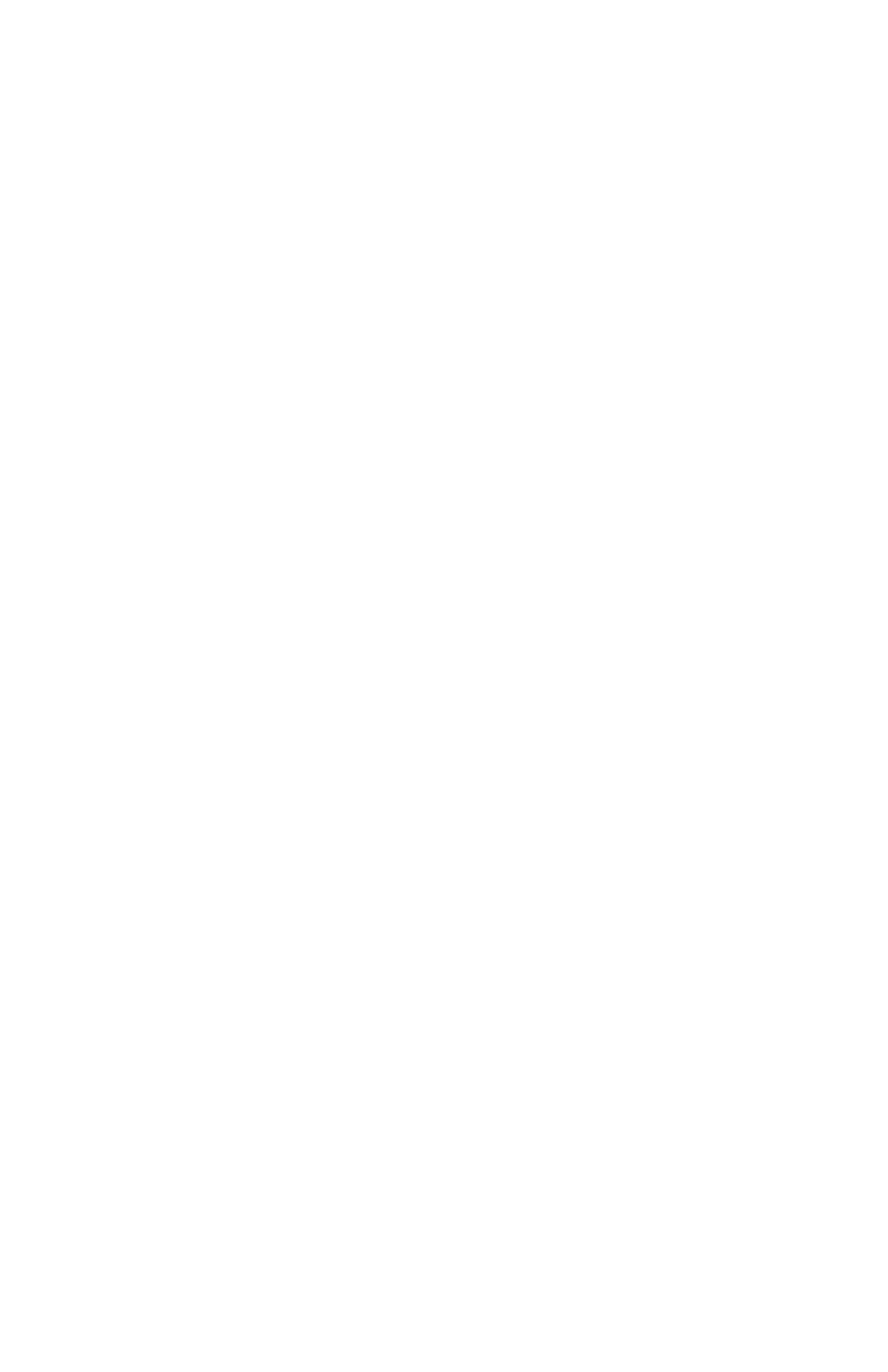1

### THE NIGHT MARE

I am standing by our front door as my daughter works her socks on. She is two years old, her blond wisps curling from exertion. The socks are pink or they are white—it doesn't matter, because they are not socks, they are the enemy.

"Just put your socks on, honey," I say, willing mercy from the lava building up inside me. "Just pull them on."

My daughter scrunches her face into a protest of discomfort. The toe seams have to be perfectly aligned across the tip-top of each toe. The heel pads have to fit neatly over the heels. The biggirl tugging on of my toddler's socks can take upwards of eight minutes. Every. Single. Morning.

My husband, Leo, is out scouting a location for a film he is trying to raise money for. Or he is outside on the phone begging for that money in the one spot on our dirt road where we get two bars. I have lost track of his end goal, I've lost track of where he is; it seems to me that every day is a déjà vu of professional instability and my daughter's war with socks. What matters, though,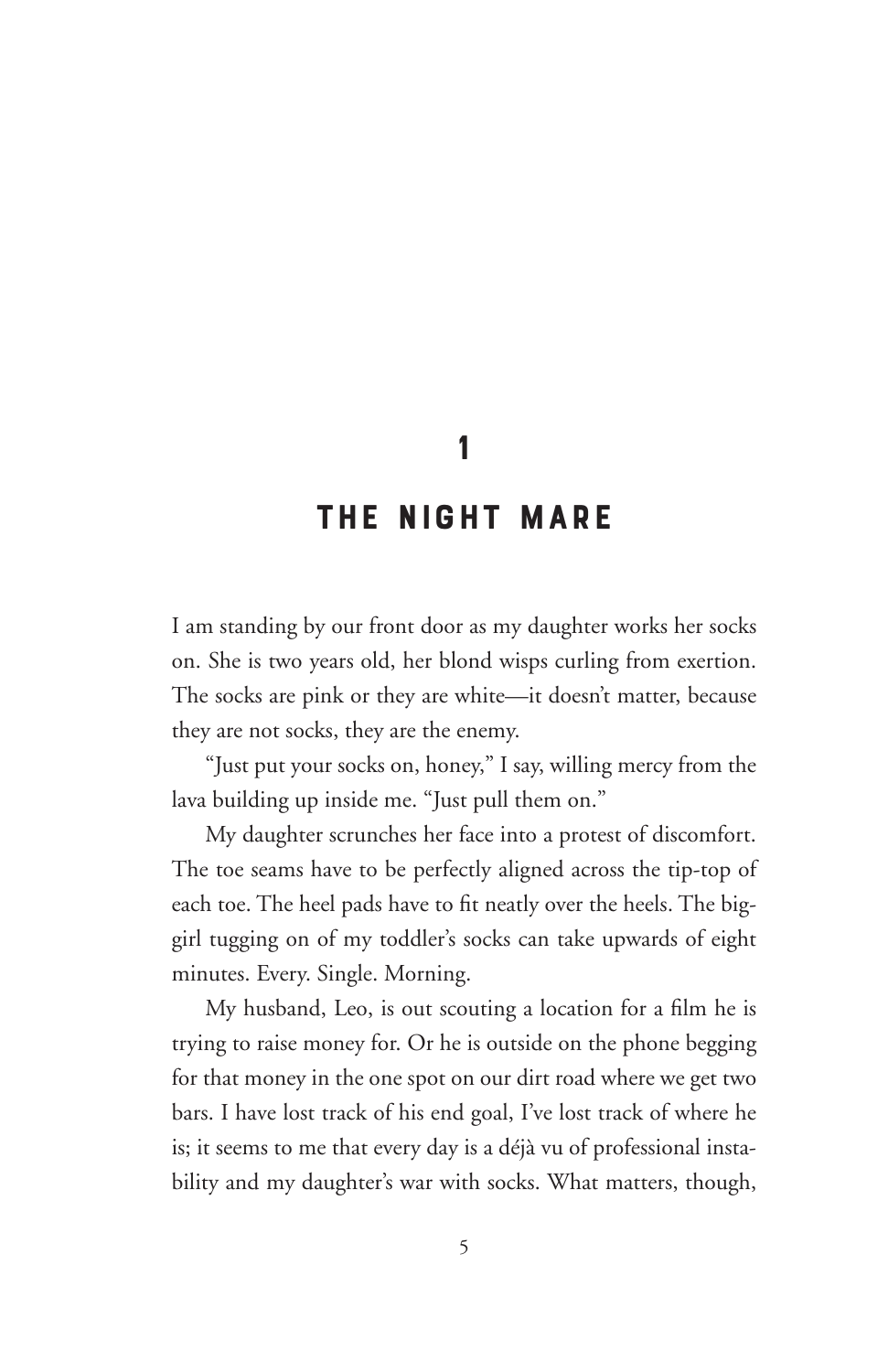#### Courtney Maum

what is urgent, is that I am alone in a log cabin with a wild animal who has to put on clothes.

"*Putain*, Nina, Mama has to *go*!"

There it is, the first spout of lava. My husband is French, so when I swear in front of our daughter, I coat bad words in this foreign language, hoping it will soften their impact. Nina's face reddens and her concentrated lips tremble: the landing wasn't soft. I need to back off. I don't.

"Dammit, Nina, if you could just get the damn socks on! Go barefoot! I can't take it! Mama has to *go*!"

Nina's dimpled hands drop to her sides. Her face collapses. She begins to sob. My heart divides: one half wants to get down and hold her, apologize for the fact that she has an impatient, desperate mother; the other wants to hurl fire from my mouth, wants to scream so loud it scares her, wants the battle of attrition with the socks and the zippers and the tomato sauce to stop.

I wrap my arms around my daughter and lift her struggling limbs into the air, my muscles straining against the fury of her temper tantrum. Grasping her shoes and shoving them under my armpit, I walk out of the house like this, my boots crunching on the autumn frost as Nina tries to kick me. I will drive her to day care barefoot. We will try again in the parking lot. We will try again.

"Have you taken a depression intake survey before?" asks the fledgling therapist I have chosen from a list of local providers on the World Wide Web, apparently erroneously, because there is no way I can bare my soul to a twentysomething in a Livestrong

•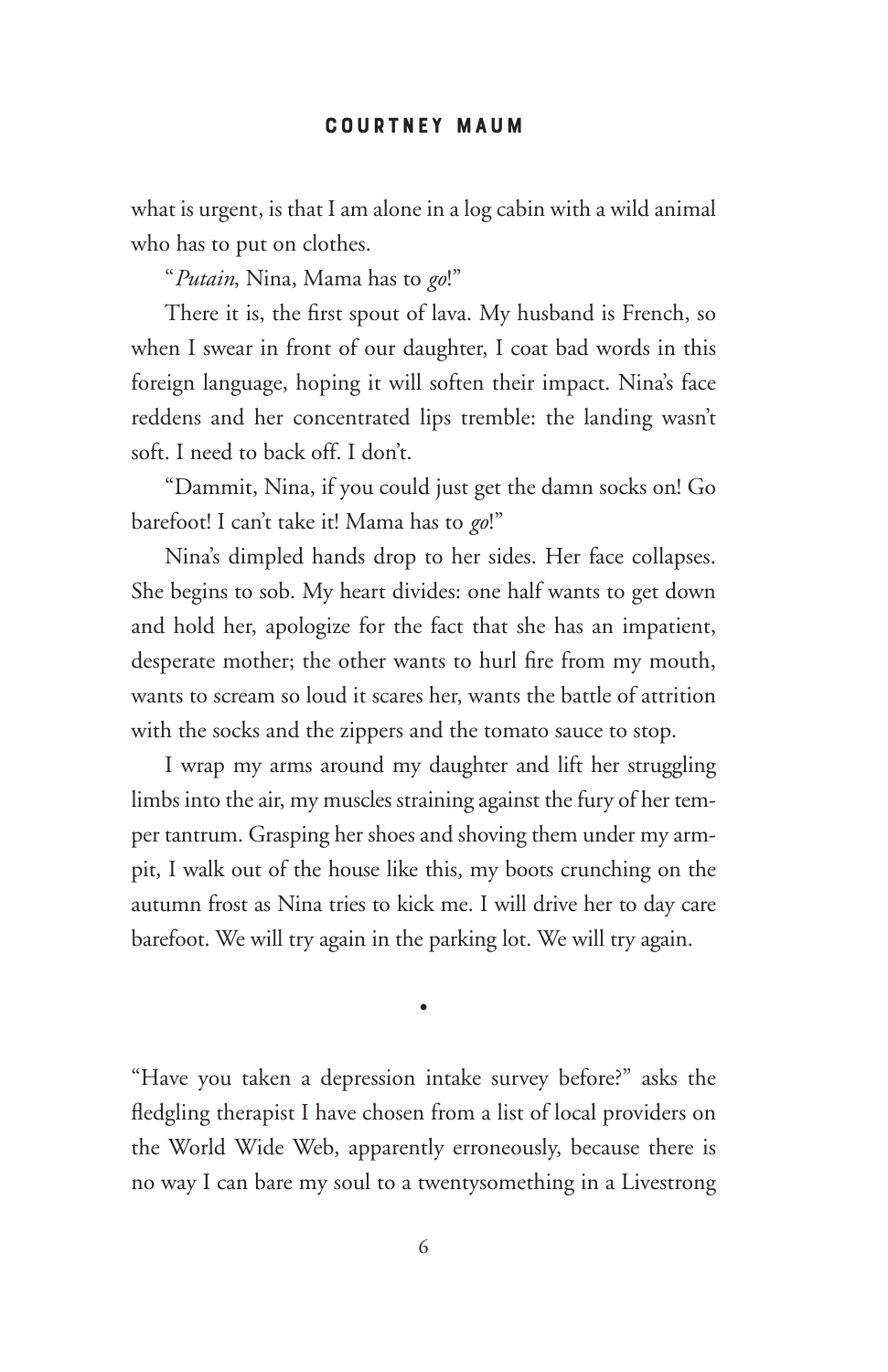bracelet. Even his name—Joe—seems incongruous with the bookish sophistication I'd fantasized a therapist possessing. I shift in the plush seat that holds me like a velvet clam. Somewhere behind me, a white noise machine hisses a eucalyptus scent.

"I don't know," I answer. "I don't think so?" I look down at the sheet of questions. Father's parenting style, mother's parenting style, religious upbringing. My stomach clenches. "Or maybe once? My parents sent me to a therapist when they got divorced. Or my mother did. My mother made me."

"And you were how old?"

"Nine"

I watch him do the math: the patient who's in front of him is thirty-seven now. *See how long I stayed in working order for*, I want to say, *before the "check engine" light came on?*

He leaves the room so I can fill out the form in private. It is a long form, thick with pages. Thick with questions I would like to laugh at, but can't.

*Significant childhood experiences Good/happy/positive Age Bad/negative/sad/disturbing Age*

*\_\_\_\_\_\_\_\_\_\_\_\_\_\_\_ \_\_\_ \_\_\_\_\_\_\_\_\_\_\_\_\_\_\_\_\_\_\_\_ \_\_\_ \_\_\_\_\_\_\_\_\_\_\_\_\_\_\_ \_\_\_ \_\_\_\_\_\_\_\_\_\_\_\_\_\_\_\_\_\_\_\_ \_\_\_*

The questions are difficult to answer, too difficult and big. It is absurd, the hugeness of these questions staring up at me. They are something hard dressed up as something easy, like the password reminders that come at you out of nowhere on a Tuesday demanding the name of the best friend you ditched in elementary school, the name of your first street.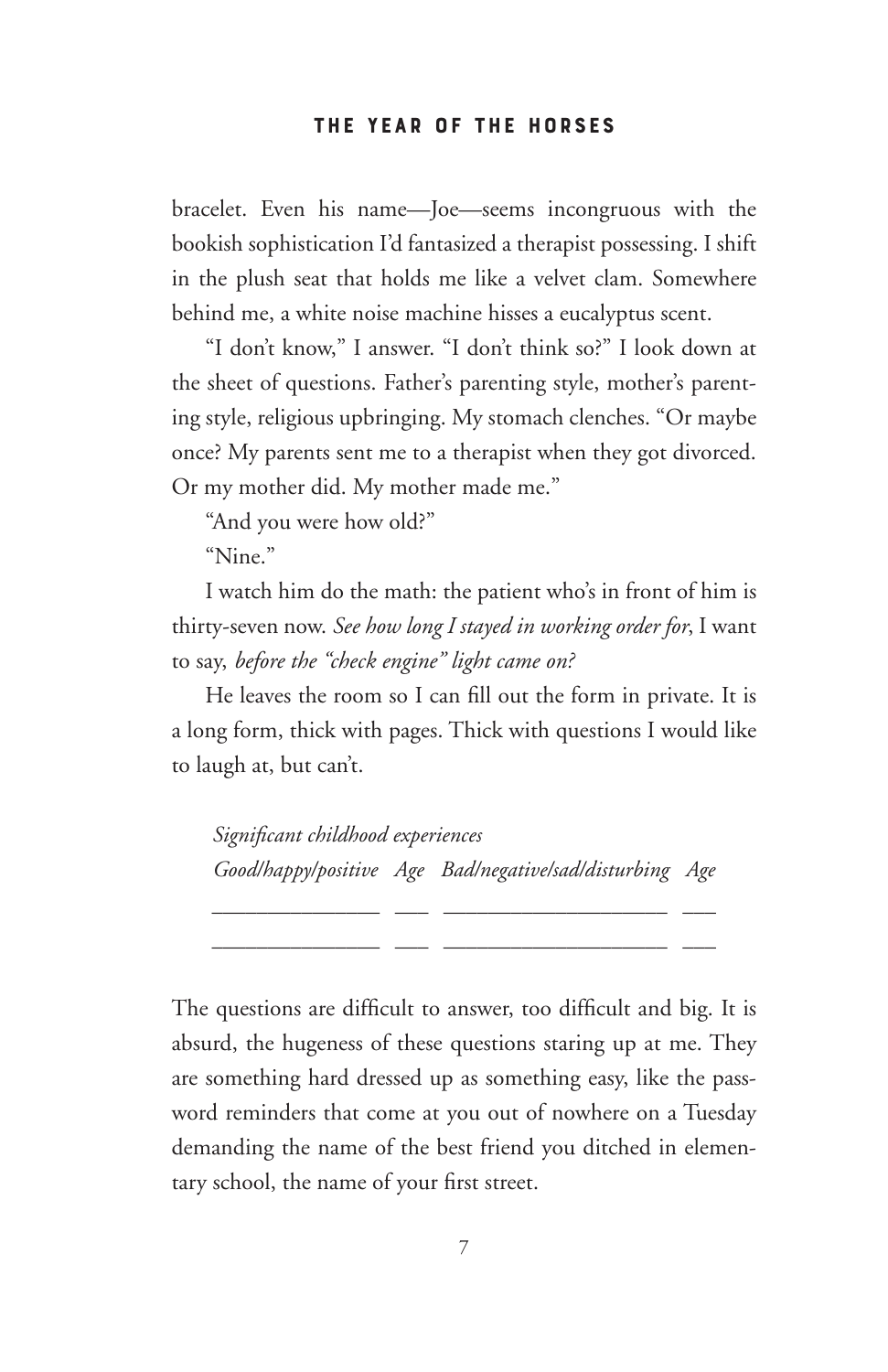#### Courtney Maum

I flip to the second page, where I navigate questions about my sleep, which is nonexistent. Do I feel bad about myself? Do I feel like I am a failure and/or have let my family down? If I have little interest and pleasure in doing things, do I experience these feelings: Nearly every day? More than half the days? Do I have trouble concentrating? Do I have thoughts of hurting myself?

"The trees want me to drive into them" isn't an option on the intake form, so I answer "Nearly every day," instead. The therapist comes back into the scented office, and it's my turn to leave the room while he evaluates my answers in the whir of his white lair. When I come back in, he's flushed. The chair holds me even tighter. He tells me that my answers are the answers of someone with a severe case of depression. Is there someone who can escort me home? He doesn't think that I should drive.

•

At thirty-seven, I did not know what depression looked like, but I refused to admit that it could look like me: a woman with a mortgage and a helpful husband and a healthy child and a beloved family pet buried in the yard. That I felt sadness was undeniable, but I felt no right to claim it. My sadness was like an abandoned case shuddering around the black wrap of a baggage belt. How I wanted to pretend that it was someone else's baggage. Depression? Not my depression. Can't happen to me.

But the despair was fully mine. It kept me from absorbing nutrients. It sat on my chest at night. For months I had been suffering from an insomnia so debilitating that I'd moved into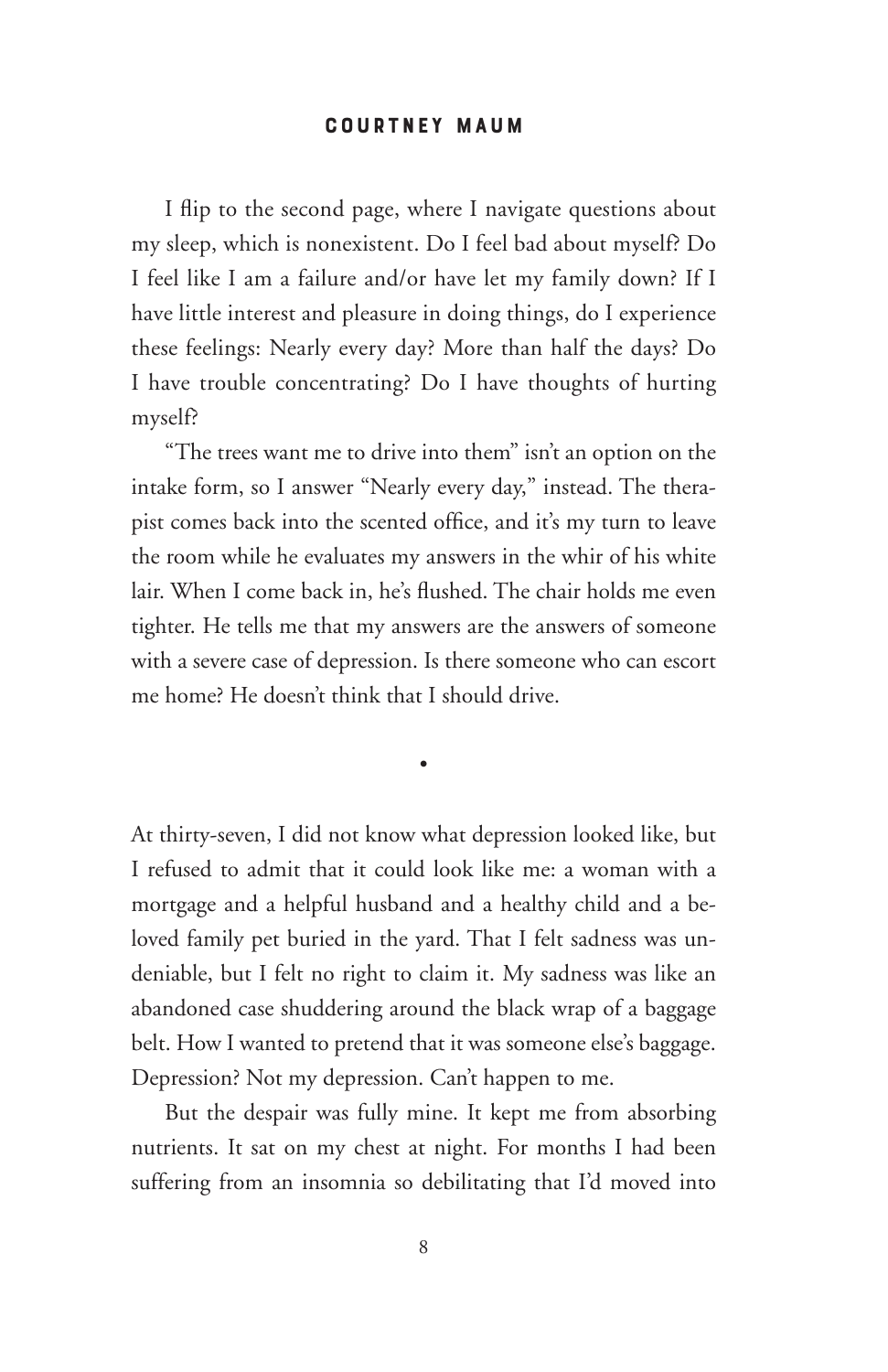the guest room so that Leo could do the thing I hated and envied him for: sleep.

I had been at my happiest at thirty-five. That age was right behind me. An age where I could stare into my daughter's face all day and bleep and squint and gurgle back at her own gurgles, revel at the makeup of her kneecap, the fact that she had hands. Put as much care into the pureeing of beets as I did into the plotting of a novel; tick off the list of "must-haves" for a car ride with the attention of a surgeon general.

But when Nina turned two, everything changed. Her needs became vast and existential: no longer did I tower over her disgruntlements wondering, Is she hot? Hungry? Too cold? All of a sudden, she wanted entertainment. She wanted meaning, reason, proof. Nina wanted a form of love that was far beyond the planned care I'd shown up until that point. *Look at how I love you because I provide* needed to turn into *look at how I love you because I am dropping everything to play*, and at thirty-seven, I did not know how to play, because somehow, my ability to be comfortable in joy had left my heart and body.

On the way home from that first visit to the therapist's, the trees didn't beckon me to drive outside the dividing lines. Instead, I saw my mother's finger on a map of South Carolina, a game we used to play when we were in the summer house that my father didn't come to anymore. We would stand at the dining room table with our eyes closed, my mother's right hand out. I'd spin her around twice, and she'd drop her finger somewhere on the map. Large city or small city, in the middle of everything or nowhere, it didn't matter, we would drive there. Car snacks and water bottles were the extent of our planning. We'd get in the car and we would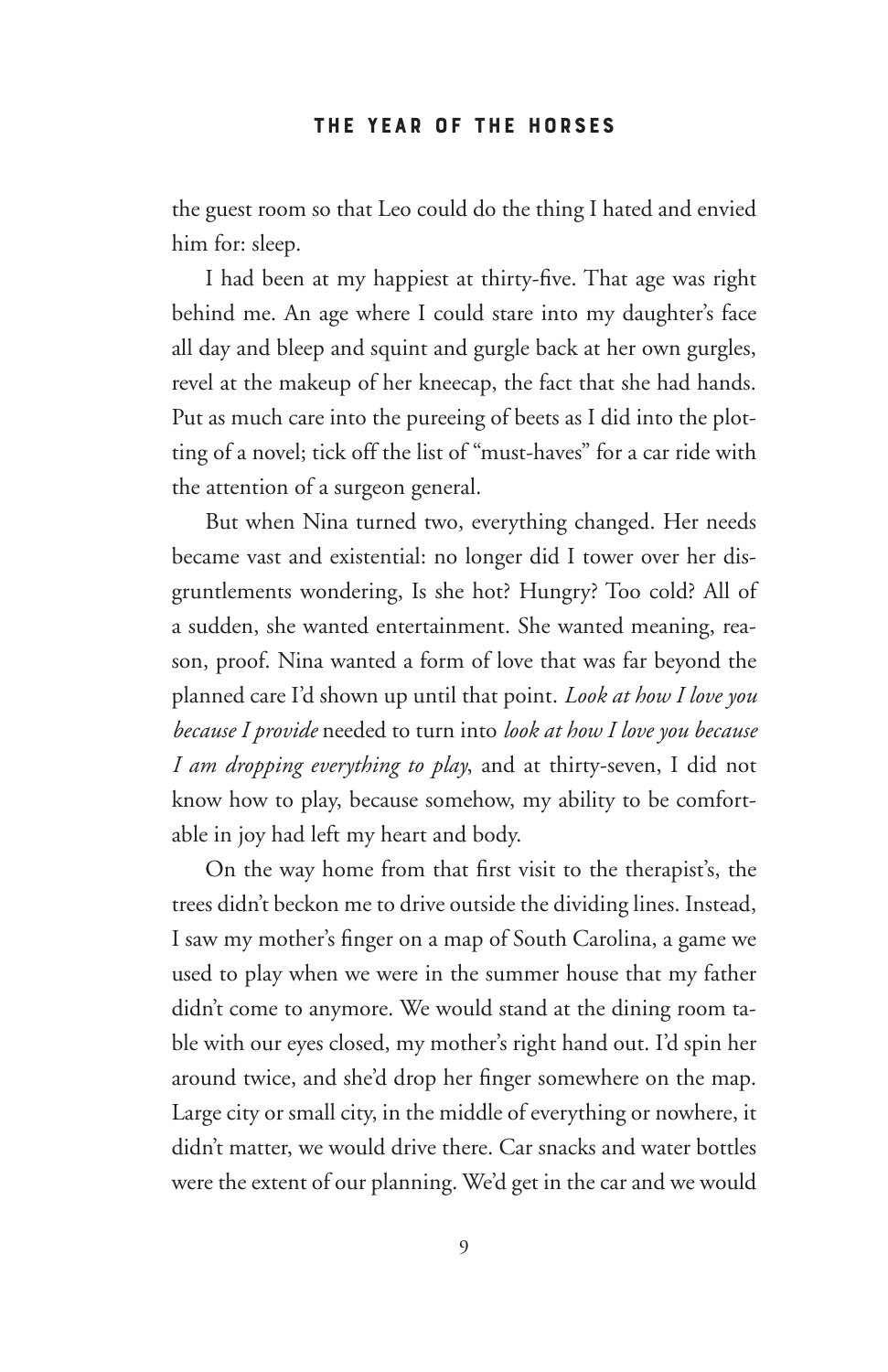drive, and when we got to the spot that her finger had selected on the map, we would find a place to eat lunch, and then we would head back. It would take all day, sometimes, these spontaneous explorations. I don't remember us having heart-to-heart talks on our miniature road trips, although I do remember my mother trying to protect me from disappointment by laughing if we discovered that our destination was a one-horse town with nothing but a Sunoco and a shuttered Laundromat. One time, we landed in a speck of a town called Aynor, "Population 490," according to a rudimentary placard lodged near a stop sign. There wasn't anything in Aynor then: no diner to eat eggs in, not even a gas station where we could get a bag of chips. I was suddenly deflated by my mother's fallibility: she'd made a mistake in the place her finger chose, we were going to be hungry, this would not be fun. Then my mother nodded as if she had resolved something. "Four hundred ninety-two now!" she shouted at the sign. She revealed she'd stuffed the cooler full of potato chips and turkey sandwiches just in case, and we sat on a beach towel in front of the town sign to eat our picnic. My mother was like that: pragmatic so that she could be flexible. Those drives—ample, countless—were my mother showing me that distraction can be healing, that fun is medication, that you can drive away from anything that hurts.

I need one of those drives now: an escape from my own self. But my mind is so muddled with sleeplessness, I don't know where to go. I have tried alcohol and acting out and kissing other men. I have tried acupuncture and exercise, no exercise, essential oils, drugs made in a lab. I have tried denial. None of this makes me sleep, and without sleep, I have no boundaries: I am not a